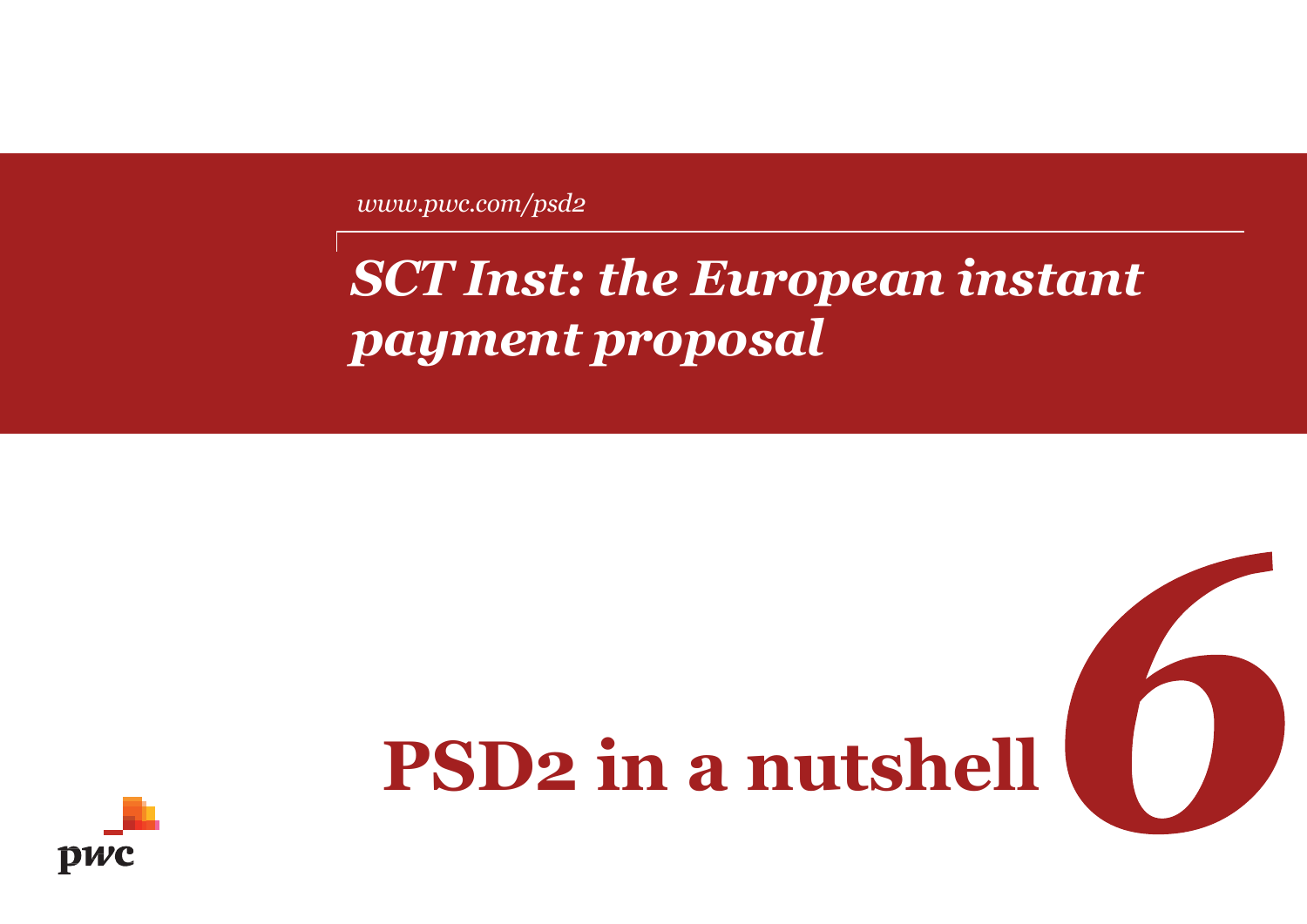# **Summary**

The SCT Inst scheme is an *Instant Payments (IP)* solution which enables credit transfers within the SEPA area in less than **10 seconds**. It was introduced by the Euro Retail Payments Board (ERPB) after having identified the huge potential of *IP* for the **enhancement** of **digitalisation**.

The European adoption of an IP scheme based on the use of SEPA credit transfers, that can be also launched from mobile, makes it possible to break down the barriers and time constraints characterising standard transfers, guaranteeing **certainty** and **immediacy** in the credit of the amount. In additon, the new service enables innovative methodologies and 'use cases' in synergy with technological market trends.

The SCT Inst can be represented by 3 categories:



*Fonte : Associazione Bancaria Italiana*

### *Timeline of the Instant payments*

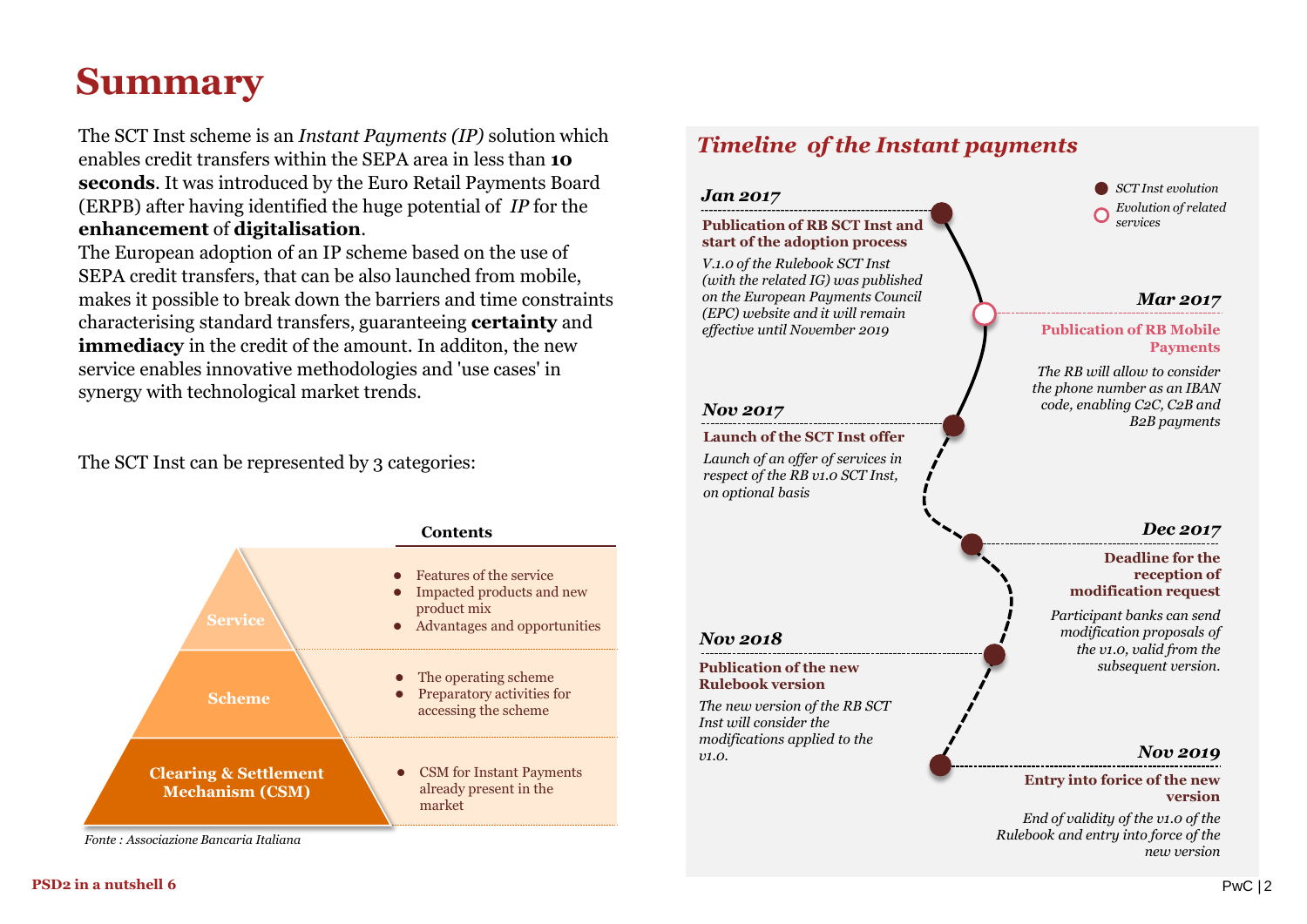# **Features of the service**

The SCT Inst scheme, **optional** for participating banks, has a potential geographic scope that includes the **34 countries**  composing the **SEPA** area and relies on the pre-existing credit transfer architecture.

The **speed** of execution and the **availability** of the service are the main novelties introduced by the scheme.

EPC has defined a series of **interbank rules** and **standards** that must be respected by the participants to the scheme:



transactions between SEPA countries (Euro currency)

The **credit** of the funds on the account of the payee is **expected within 10 seconds** also for cross-border

Services based on the SCT Inst scheme will be available **24 hours a day**, **365 days a year**



The **limit** for the maximum transferable **amount** is **EUR 15,000** for payment instruction



The **participation** to the scheme is **optional**: if a PSP decides to join, it must do so at least as a beneficiary bank

Participants can **decide bilaterally** to **increase** the maximum limit of the **amount** and/or **reduce** the **execution time**

The new scheme represents a solution with continuity in respect to the traditional SCT scheme, but it includes several advancements:

- **Processing on the single transaction:** unlike the traditional SCT scheme where the processing of payment transactions is of a batch type, Instant Payments transactions are validated and processed individually, with a service level of 24x7x365
- **Immediate availability of funds:** the new scheme ensures the availability of funds to the payee within 10 seconds from the initiation of the transaction, making it necessary to eliminate the cut-offs that would delay the actual credit entry
- **Need for real-time reconciliation:** The SCT Inst scheme might require the implementation of real-time reconciliation controls to avoid overcoming the availability of the settlement account of the banks that comply with the scheme
- **Individually-managed notifications:** it will have to be ensured that individual and immediate notifications are sent to the bank of the payer and the one of the payee with detailed information on the single transaction
- **Management of the exception within 25 seconds:** the SCT Inst scheme does not include "Return" messages and introduces time constraints on "Reject" messages that will have to be processed within 25 seconds of the transmission of the payment order to the interbank space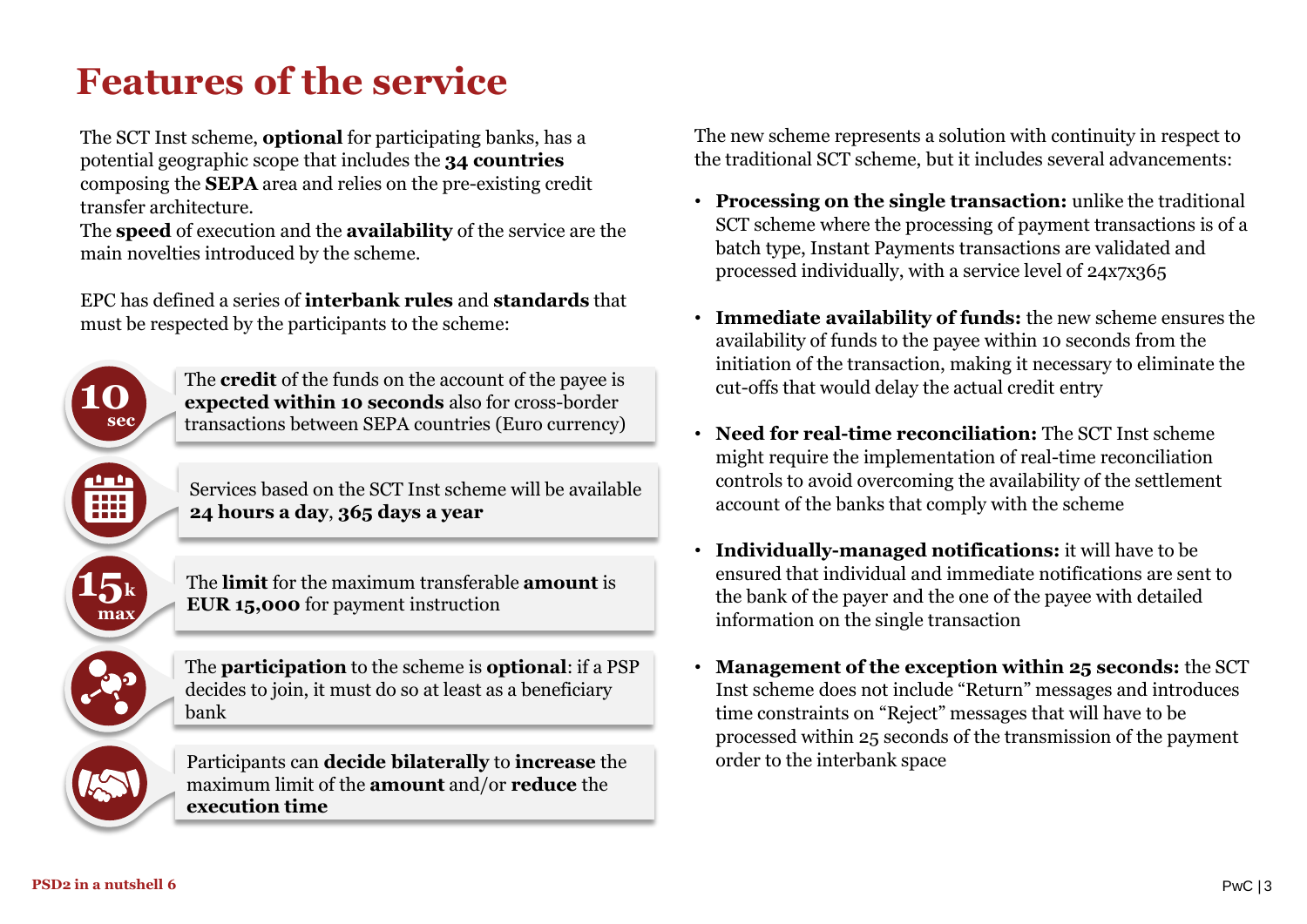# **Impacted products and new product mix**

The adoption of the SCT Inst scheme could lead on one side to the development of innovative payment solutions (also in P2P, P2B, B2B) while, on the other side, to the partial replacement of some of the currently used tools

| <b>Products</b>                | impact    | <b>Main advantages of the SCT Inst</b>                                                                                                                                            |
|--------------------------------|-----------|-----------------------------------------------------------------------------------------------------------------------------------------------------------------------------------|
| <b>SCT</b><br><b>Standard</b>  |           | Instant settlement (for amounts below 15 $k \in \mathbb{C}$ )<br>Guarantee of irrevocability and certainty of the<br>transfer of funds<br>Potential replacement of the urgent SCT |
| Cashier's<br>check             | $\bullet$ | Guarantee of the payment at the same time of the<br>delivery of goods<br>Fast confirmation of the payment<br>Simplified payment process and better customer<br>experience         |
| e-Commerce<br>/ virtual<br>POS |           | Alternative business models enabled by speeding up<br>the settlement operation<br>Overcoming the plafond concept for the online<br>payments by card                               |

*Source: PwC analysis*

*Potential impact* **Low High**

In the first phase of the service introduction, excluding the pricing choices and the experience that the players in the payment market will be able to guarantee, it is assumed that the Retail and SME segments, characterised by great online operations, will be the ones mostly inclined to use the service.

The possibility of using SCT Inst at "brick and mortar" Merchants might require a longer time to market, due to the investments needed for the adequacy of the infrastructures and, the enabling of a service model with simplified user experience (e.g. QR code, dedicated apps, …).

### *SCT Inst in the Italian market – PwC estimates*

According to first PwC estimates, the introduction of SCT Inst in 2017, would lead to a progressive contraction in the operation of those banking products on which it has a direct impact:

- Standard SCT, cancellation of the systemic growth (-8% c.a.);
- checks, further reduction of the systemic decrease (-3,6% c.a.);
- e-money, slight reduction of the systemic growth (-2& c.a.).

On the basis of the performed diffusion analysis, the penetration rate of the SCT Inst service, in terms of the number of transactions compared to the main cashless payment services present on the Italian market, is approximately 1.7% (i.e. 6% of the Total SCT emissions) in 2018, reaching about 9% (i.e. 40% of total SCT emissions) in 2024. The analysis shows more cautious results when compared to other diffusion estimates present on the market\*.



*Methodological note: proposed estimates might vary on the basis of the pricing hypotheses adopted*  $(0.30 - 0.40 \text{ E})$  *more than a standard SCT*)

*Source: PwC analysis on BIS, BCE data \*Open Forum on Paneuropean Instant Payments, BCE*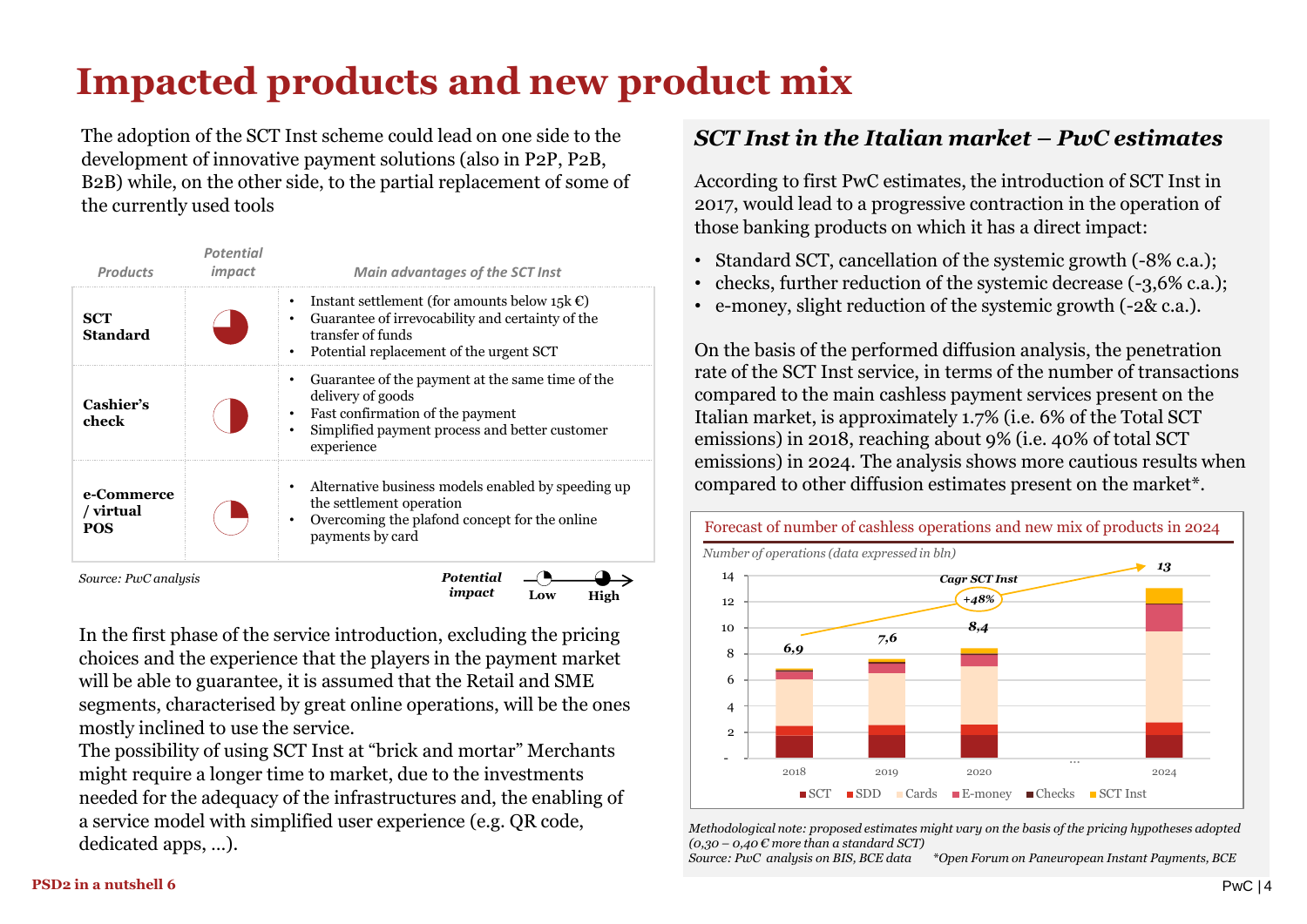# **Advantages and opportunities**

#### **For the Banks**

- New direct and indirect revenue streams linked to the development of an innovative P2P, P2B and B2B product
- Improve customer retention and acquisition
- Development of a technological infrastructure in synergy with the development of PSD2 services
- Simplification of some banking processes linked to the payments back-office

### **For the clients**

- Guarantee of closing a payment in real-time
- Tool enabling "last-minute" payments
- Improvement of the cash flows monitoring process thanks to the real-time update of the liquidity position
- Better customer experience in the payment process
- Tool facilitating the development of P2P mobile micro-payments



### *A possible use case*

In addition to the use as a payment instrument, the SCT can be used as a mean of identification of the prospects which is necessary to meet the tightened requirements on adequate verification for the sale of financial products through remote channels.

Indeed, the SCT Inst scheme could ensure a simplification of the customer journey of the remote sales of financial products, promoting an overall improvement of the experience and leading to lower potential dropouts in the process of opening an online account.

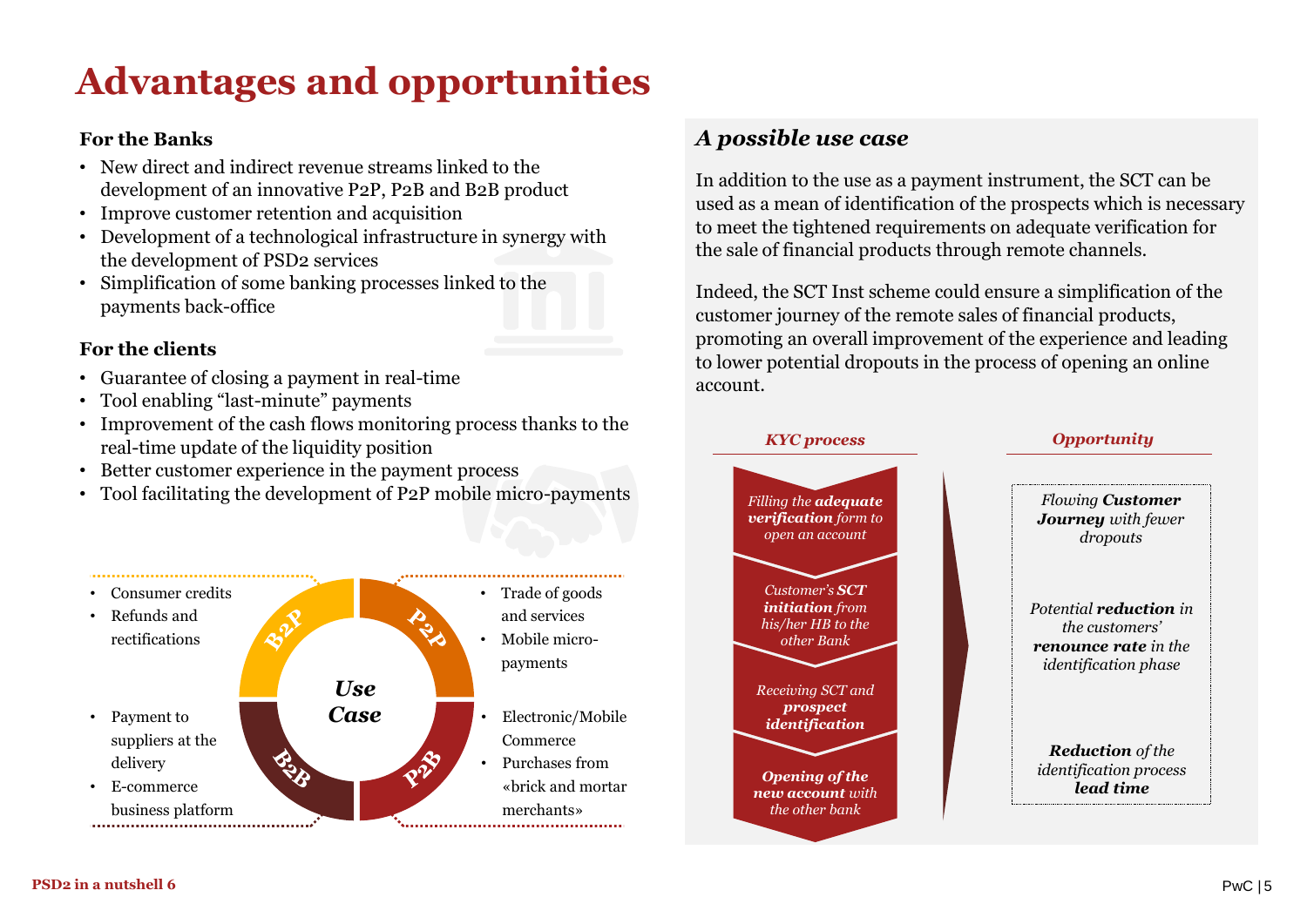# **The operating scheme**

The working principles of the SCT Inst scheme within 10 seconds, starting from the application of the *time stamp*.



*Source: EPC, SCT Instant Rulebook v1.0*

Further additional activities, useful to understand the working principles of the described scheme, are presented below.

### *Highlights*

- **Controls**: the maximum execution time defined in the SCT Inst scheme does not include the **controls** carried out by the Bank of the payer (i.e. AML, anti-fraud, signature powers, availability check), which are performed **before the time stamp**  application.
- **Time-Out Deadline:** the SCT Inst instructions received after the **time out deadline (20 seconds),** by the Bank of the payee or by the Intermediate Space CSM, must be **rejected immediately.** Within the next 5 seconds, outcome messages must be sent to the Bank of the payer.
- **Settlement:** no requirements are prescribed for settlement mechanisms (**out of scope** of the scheme)
- **Notifications to the user**: the scheme provides for two types of notifications
	- **i. compulsory:** in the event of a **negative outcome** of the transaction, the Paying Bank **notifies the payer** of the refusal and of the release of the funds reservation
	- **ii. optional:** in the event of a **positive outcome**, the Banks can send **to the payer a notification about the success of the operation**, and to the payee a notification of **funds availability**.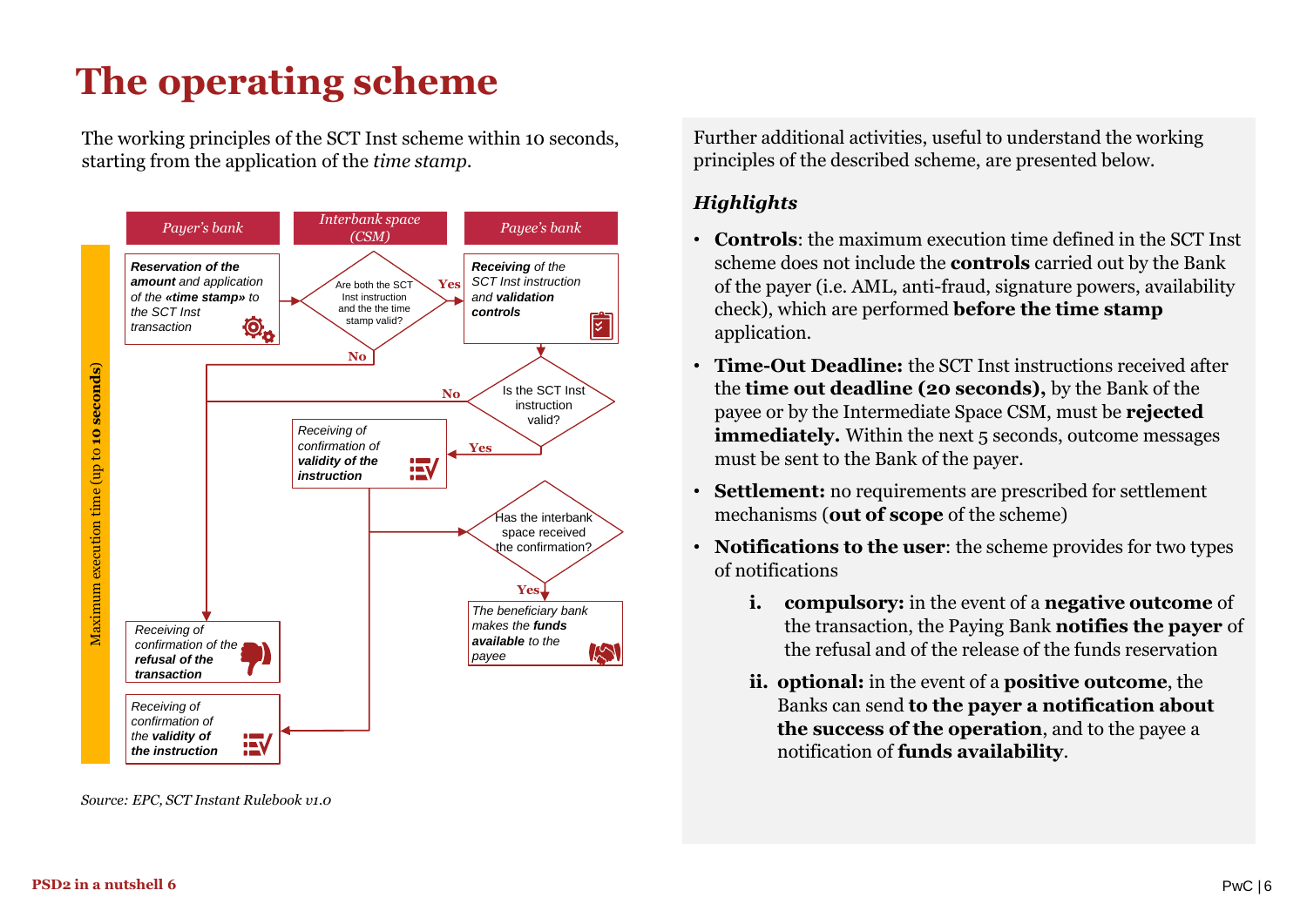# **Activities preparatory to the SCT Inst scheme adoption**

To join the SCT Inst scheme, banks are required to address business, organisational, technological, legal and compliance activities. A list of the main interventions is presented below:



## **Strategic and technological choices**

*Business Case* Evaluation of business models and pricing definition



### *Infrastructure platform*

Scouting and adoption of a technological platform enabling the use of SCT Inst

### **Verifications of application and infrastructure adequacy**

#### *Procedural adjustments*

Check of the impacts on the back end procedures and of potential adjustments



#### *Mirror account*

Potential adoption of solutions that enable 24/7/365 operations to cope with downtimes and cut-offs of core banking services



### *Anti-fraud monitoring*

Verification and possible adjustment of the anti-fraud arrangements in order to identify and block the fraudulent activity according to a real time paradigm



#### *Contracts*

Adjustment of the documentation compulsory to the Competent Authorities (Adherence Pack) and of the information sheets on the terms and conditions of the service

**Contracts and organisational arrangements**



#### *Multi-transactions*

Verification and possible adjustment of system to manage the potential peaks of transactions, overcoming the batch operation expected for traditional SCTs



### *Back-office integration*

Verification of the possible interdependencies with the bank's systems and organizational units for the service realisation



### *Front end*

Adjustment of the interface offered to the user and to the operators



#### *Organisational arrangement*

Analysis and addressing of the organisational arrangement that is needed to support the service 24/7/365 and the regulatory monitoring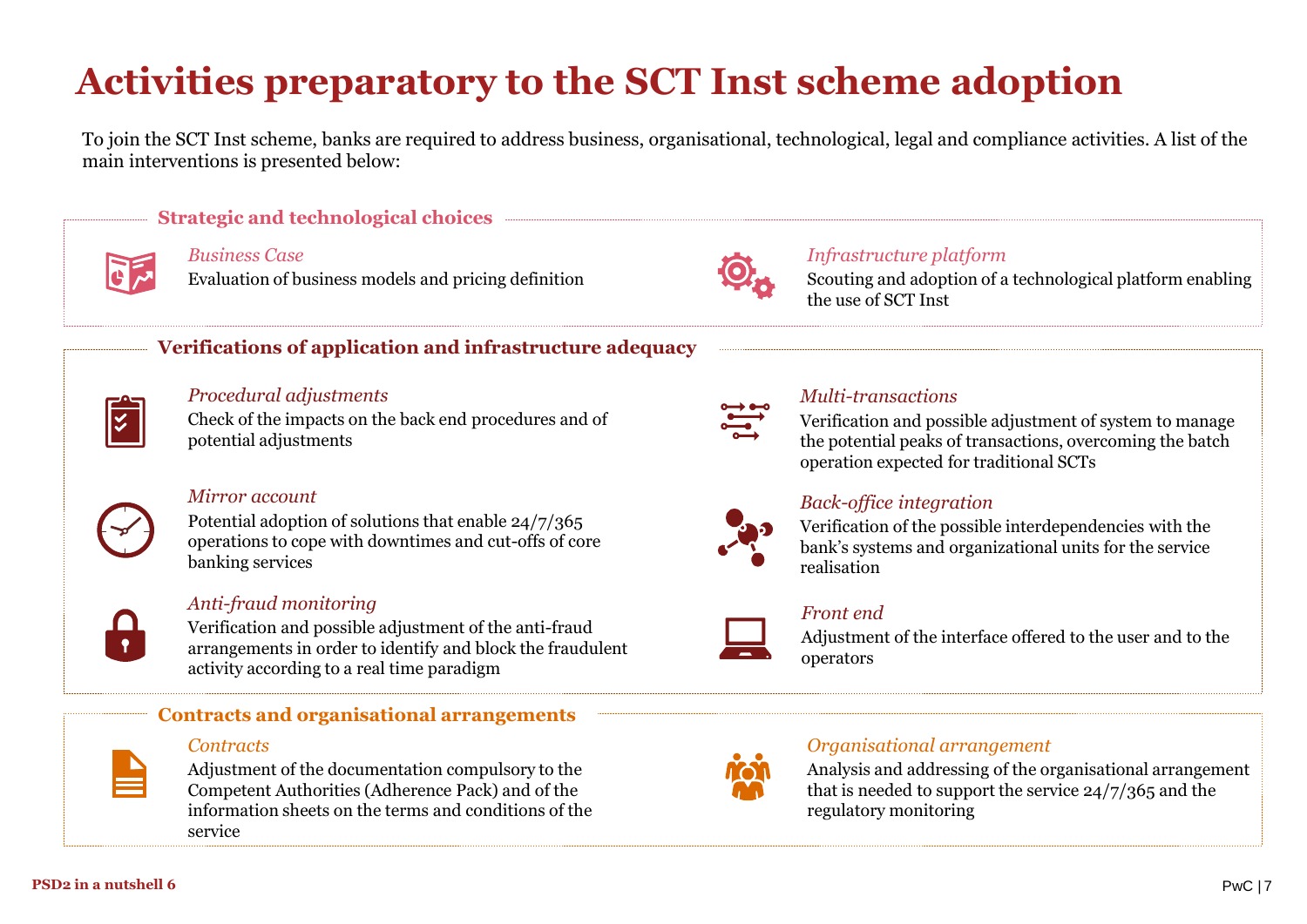# **CSMs for Instant Payments present on the market**

- *Real Time Gross Settlement (*RTGS): the credit on the payee's account occurs alongside with the transfer of funds between the PSPs, which takes place on a gross basis on the amount of the single transaction
- *Deferred Net Settlement Systems* (DNS): the credit on the payee's account is decoupled from the transfer of funds between the PSPs, which takes place in a subsequent moment on the basis of the net balance calculation
- *Hubrid Sustem*: the settlement of payments occurs on the basis of needs (i.e. liquidity shortage), arranging a settlement queue where the least urgent payments are settled through DNS, while the most urgent ones through RTGS
- *Prefunding System:* is based on a technical settlement account in which every participant bank deposits funds to cover future payment initiations; working principles are the same of a DNS system but the credit risk between PSPs is eliminated



#### *Target Instant Payment Settlement*

**TIPS** is the ECB's proposal that provides **instant settlment** functionalities **(RTGS)** for the payment initiations in CeBM (Central Bank Money), enabling participants to **comply with the SCT Inst scheme** developed by EPC for Instant Payments in Euro. The proposal, which was approved by ECB in June 2017, expects the service to be **operative by November 2018.**

The adoption could lead to the harmonisation between different countries of the phase of the SCT Inst payments settlement and to the standardisation of communication through the use of standard **ISO 20022** messages.

This service, with adhesion procedures in accordance to the same TARGET2 criteria, would ensure the absence of cut-off windows (instant settlement 24/7/365).



Overview of the Instant Payment processs, realised with the TIPS solution